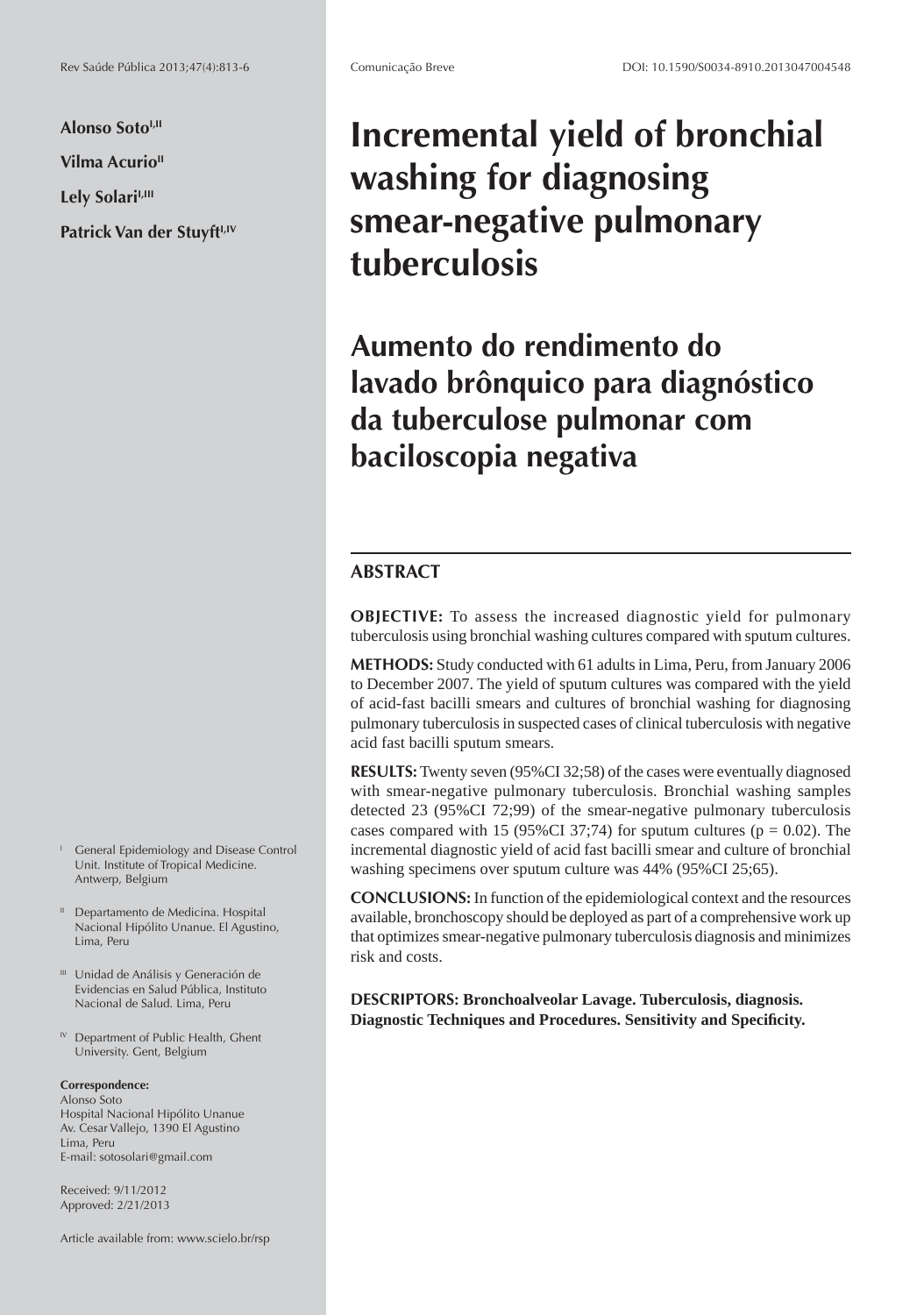## **RESUMO**

**OBJETIVO:** Avaliar o aumento do rendimento do diagnóstico de tuberculose pulmonar mediante cultura de lavado brônquico em comparação ao rendimento da cultura de escarro.

**MÉTODOS:** Estudo realizado com 61 adultos da cidade de Lima, Peru, a partir de janeiro de 2006 a dezembro de 2007. Foi comparado o rendimento de culturas de escarro com o de esfregaço de bacilos ácido-resistentes e cultura de amostras de lavado brônquico para diagnóstico de tuberculose pulmonar, em casos suspeitos de tuberculose clínica, com esfregaço de escarro de bacilos ácido-resistentes negativo.

**RESULTADOS:** Vinte e sete (IC95% 32;58) dos casos foram diagnosticados com tuberculose pulmonar de baciloscopia negativa. As amostras de lavabo brônquio detectaram 23 (95%; IC95% 72;99) dos casos de tuberculose pulmonar de baciloscopia negativa, comparados com 15 (IC95% 37;74) de cultura de escarro (p = 0.02). O diagnóstico da tuberculose pulmonar mediante o uso do esfregaço de bacilos ácido-resistentes e da cultura de lavado brônquico tiveram um rendimento adicional de 44% (IC95% 25;65) em relação à cultura de escarro.

**CONCLUSÕES:** Em função do contexto epidemiológico e dos recursos disponíveis, a broncoscopia deve ser adotada como parte de trabalho abrangente que otimize o diagnóstico de tuberculose pulmonar de baciloscopia negativa e minimize riscos e custos.

**DESCRITORES: Lavagem Broncoalveolar. Tuberculose, diagnóstico. Técnicas e Procedimentos Diagnósticos. Sensibilidade e Especifi cidade***.*

### **INTRODUCTION**

According to World Health Organization (WHO), smear negative pulmonary tuberculosis (SNPT) is defined as a case with at least two negative sputum acid fast bacilli (AFB) smears and either a positive culture or radiographic abnormalities consistent with tuberculosis and failure to respond to an antibiotic trial.<sup>5</sup> Microbiological tests on flexible bronchoscopy samples are considered useful for the diagnosis of SNPT, but their indication is not standardized. The procedure is performed on the premise that the bacillary load is higher in samples from bronchial secretions than in sputum. However, bronchoscopy is not without risk for patients and may be associated with nosocomial transmission of tuberculosis.

The reported sensitivity in patients with clinical suspicion of tuberculosis varies from as low as 6.5% to up to 77%.2 However, evaluations of bronchoscopy are scarce, specifically for the detection of SNPT in prospective studies. Additionally, culture in liquid media is seldom performed. It is more sensitive than culture in conventional solid media of sputum and recommended by the WHO,<sup>4</sup> but whether this is also the case for bronchoscopy samples is less clear.

Further evaluation of the yield of bronchoscopy is needed in order to generate evidence-based recommendations for the use of the procedure in patients with clinical suspicion of SNPT. This study aimed to prospectively assess the incremental diagnostic yield of acid fast bacilli (AFB) smear and culture of a bronchial washing sample over the yield of sputum sample culture in such patients. We also compared the yield of liquid culture compared to conventional solid culture in bronchial washing samples.

#### **METHODS**

Study conducted in adults that attended the *Hospital Nacional Hipólito Unanue*, a tuberculosis reference hospital in Lima, Peru, from January 2006 to December 2007. We included patients with clinical suspicion of pulmonary tuberculosis (cough for 14 days or more) and two or more negative AFB sputum smears and one additional negative concentrated smear, who did not improve after a two week antibiotic trial. Patients with high clinical suspicion of tuberculosis who were put on anti-tuberculous treatment without further investigation by the treating pneumologist were excluded from the analysis.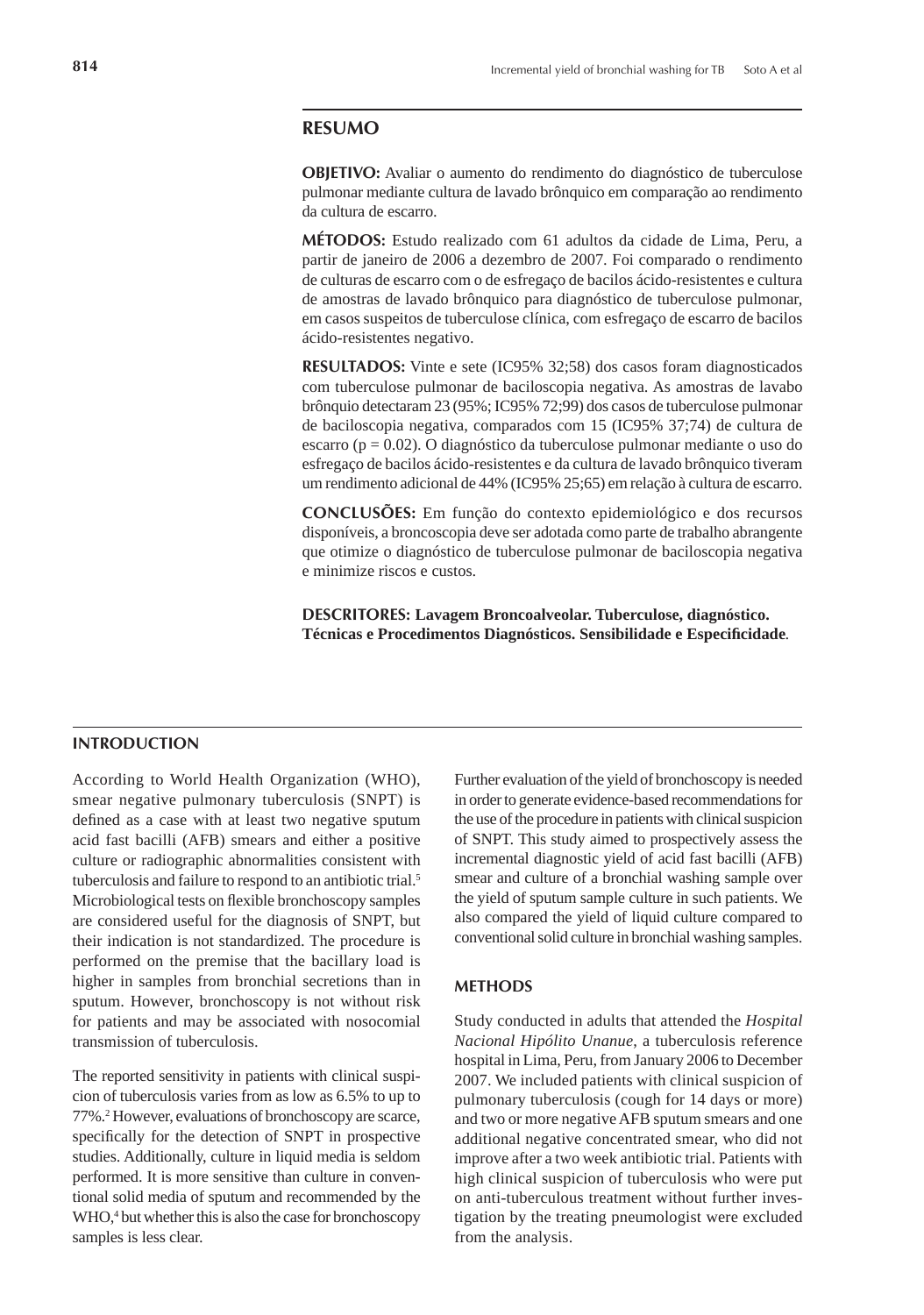All patients underwent bronchoscopy with bronchial washing, without bronchoalveolar lavage. The procedures were executed by trained pneumologists. Patients were pre-medicated with 0.5 mg atropine and then sedated with midazolam. Bronchial washing was performed by instilling 20 to 50 ml of 0.9% isotonic saline in the tracheobronchial tree up to the sub-segmental level. The sample was obtained by aspiration into a trap connected to a suction tube.

The sputum sample taken prior to the procedure was concentrated, decontaminated and cultured in solid Ogawa medium using standard methodology<sup>1</sup> and in mycobacteria growth indicator tube, manually read as previously described.<sup>3</sup> Bronchial washing samples were concentrated, directly examined for AFB and cultured in the same way.

We classified patients as SNPT cases when they had a positive bacteriological result in cultures of sputum or in AFB smears or cultures of bronchial washing specimens. We calculated the overall diagnostic yields of the different sputum and bronchial washing examinations. Incremental diagnostic yield was defined as [(number of additional cases diagnosed by the test / all detected cases)\*100)]. The McNemar test was used for comparing the proportion of positive results.

Written informed consent was obtained from all participants. Patients were offered HIV counseling and voluntary testing. The study followed the Declaration of Helsinki principles and was approved by the Ethics Committee of the *Hospital Nacional Hipólito Unanue* and of the Institute of Tropical Medicine of Antwerp (Registration number 4525842, July 5 2005).

#### **RESULTS**

Sixty-one patients were recruited. The median age was 33 (interquartile range 26 to 43 years old) and 52% were males; 21% had a previous history of tuberculosis. Fourteen patients refused HIV testing and one out of the 47 patients tested had a positive test. SNPT was diagnosed in 27/61 (95%CI 32;58) suspected cases. There were no complications from the procedure and bronchial washing samples were able to be obtained from all recruited patients.

Bronchial washing AFB smears and cultures detected  $23/27$  cases of SNPT (95%CI 72;99), a significantly higher proportion ( $p = 0.02$ ) than the 15/27 (95%CI 37;74) cases detected by sputum cultures (Table 1). Nine of the 27 SNPT patients (95%CI 17;54) had a positive solid sputum culture and 13/27 (95%CI 29;68) a positive liquid sputum culture. This difference was not significant ( $p = 0.16$ ). The incremental diagnostic yield of bronchial washing examinations over sputum cultures was 12/27 (95%CI 25;65). AFB smears from bronchial

**Table.** Comparison of the diagnostic yield in sputum smearnegative pulmonary tuberculosis suspects of sputum culture, bronchial washing smear acid fast bacilli staining and bronchial washing culture. Lima, Peru, 2006 to 2007.

| Variable              | Bronchial washing AFB smear<br>and culture |                  |       |
|-----------------------|--------------------------------------------|------------------|-------|
|                       | Any<br>positive                            | Both<br>negative | Total |
| Sputum culture        |                                            |                  |       |
| Positive              | 11                                         | 4                | 15    |
| Negative              | 10                                         | 33               | 43    |
| Contaminated          | $\overline{2}$                             | 1                | 3     |
| Total                 | 23                                         | 38               | 61    |
|                       | Bronchial washing culture                  |                  |       |
|                       | Positive                                   | Negative         | Total |
| Bronchial washing AFB |                                            |                  |       |
| Positive              | 10                                         | 1                | 11    |
| Negative              | 12                                         | 38               | 50    |
| Total                 | 22                                         | 39               | 61    |

AFB: acid fast bacilli

washings were already positive in 6/15 (95%CI 16;68) cases eventually detected by sputum culture.

Bronchial washing AFB smears were positive in 11 of the 23 (95%CI 27;69) SNPT cases detected through bronchoscopy while cultures of bronchial washing specimens were positive in 22 of these cases (95%CI 78;100) ( $p < 0.001$ ). The incremental diagnostic yield of culture over AFB smears in bronchial washing specimens was 12/23 (95%CI 31;73).

Positivity of bronchial washing culture was higher in liquid media (19/22; 95%CI 65;97) than in solid media  $(14/22; 95\% \text{CI } 41; 83)$  (p = 0.06). The incremental diagnostic yield of liquid culture from bronchial washing over solid cultures was 8/22 (95%CI 17;59).

#### **DISCUSSION**

The incremental yield of AFB smear and culture of bronchial washing specimens over sputum cultures (44.0%) is substantial in suspected cases of SNPT, and the diagnostic yield  $(85.0\%)$  is high. The latter finding is consistent with the literature, but yield is highly dependent on the setting. Nevertheless, a few patients with positive sputum cultures have negative bronchial washing examinations. This may be due to the bacteriostatic effect of the local anesthetic, xylocaine<sup>2</sup> or to delays in processing the bronchial washing samples. Bronchoalveolar lavage could possibly result in an even better diagnostic yield but is not frequently performed in resource constrained settings.